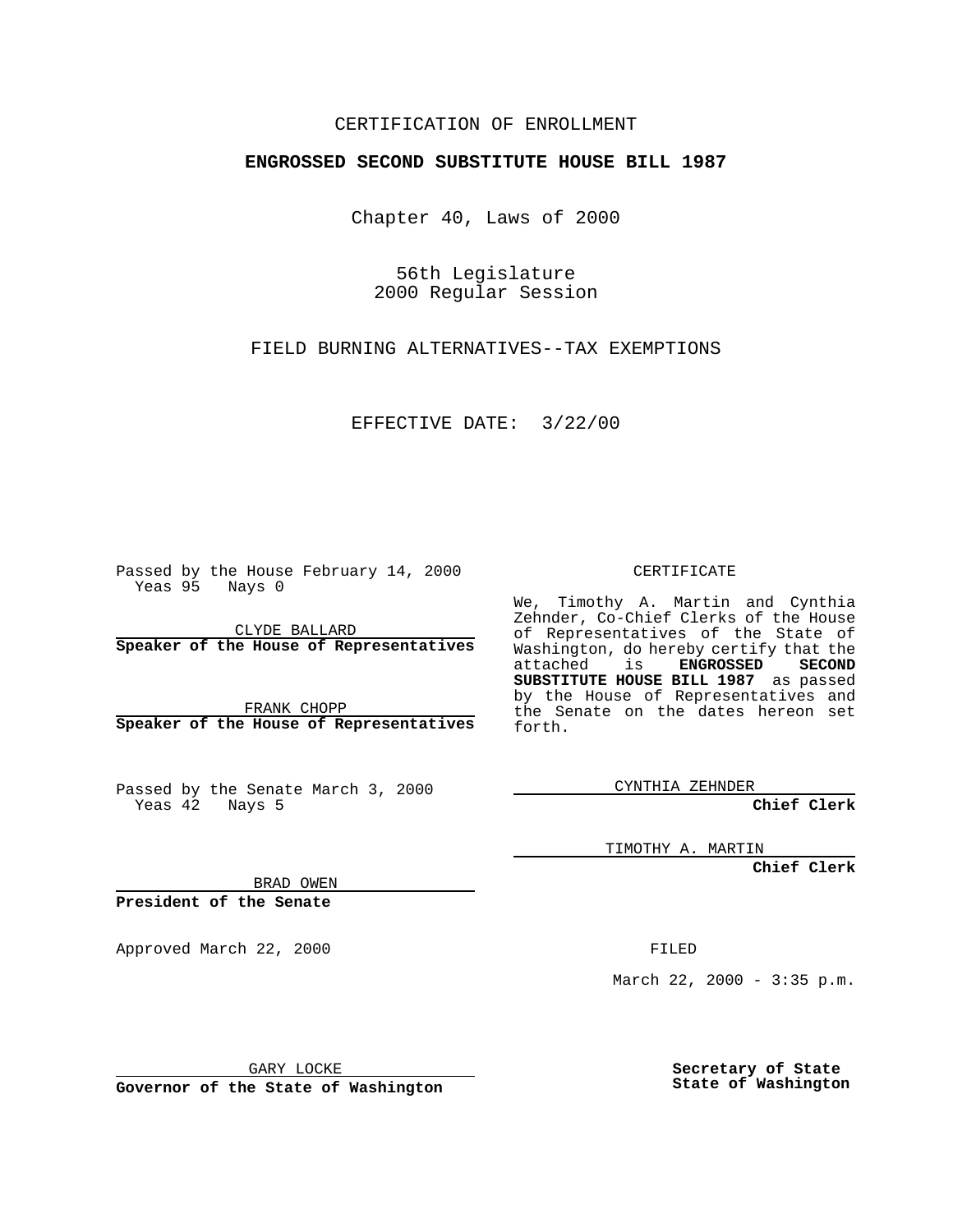## **ENGROSSED SECOND SUBSTITUTE HOUSE BILL 1987** \_\_\_\_\_\_\_\_\_\_\_\_\_\_\_\_\_\_\_\_\_\_\_\_\_\_\_\_\_\_\_\_\_\_\_\_\_\_\_\_\_\_\_\_\_\_\_

\_\_\_\_\_\_\_\_\_\_\_\_\_\_\_\_\_\_\_\_\_\_\_\_\_\_\_\_\_\_\_\_\_\_\_\_\_\_\_\_\_\_\_\_\_\_\_

Passed Legislature - 2000 Regular Session

## **State of Washington 56th Legislature 1999 Regular Session**

**By** House Committee on Finance (originally sponsored by Representatives Schoesler, Grant and G. Chandler)

Read first time 04/05/1999.

 AN ACT Relating to tax exemptions and credits for structures and equipment used to reduce agricultural burning of cereal grains and field and turf grass grown for seed; adding a new section to chapter 82.08 RCW; adding a new section to chapter 82.12 RCW; adding a new section to chapter 82.04 RCW; adding a new section to chapter 84.36 RCW; creating a new section; providing expiration dates; and declaring an emergency.

BE IT ENACTED BY THE LEGISLATURE OF THE STATE OF WASHINGTON:

 NEW SECTION. **Sec. 1.** It is the intent of the legislature to provide tax exemptions and credits to encourage alternatives to the field burning of cereal grains and field and turf grass grown for seed. The exemptions and credits are available to farmers and to other persons engaged in activities that make it possible to reduce field burning including persons involved in manufacturing or marketing straw or straw-based products, or to reduce the air emissions resulting from such burning. It is the intent of the legislature that the exemptions and credits provided by this act apply not only to facilities and machinery and equipment for alternatives currently available, but also to those that may become available in the future.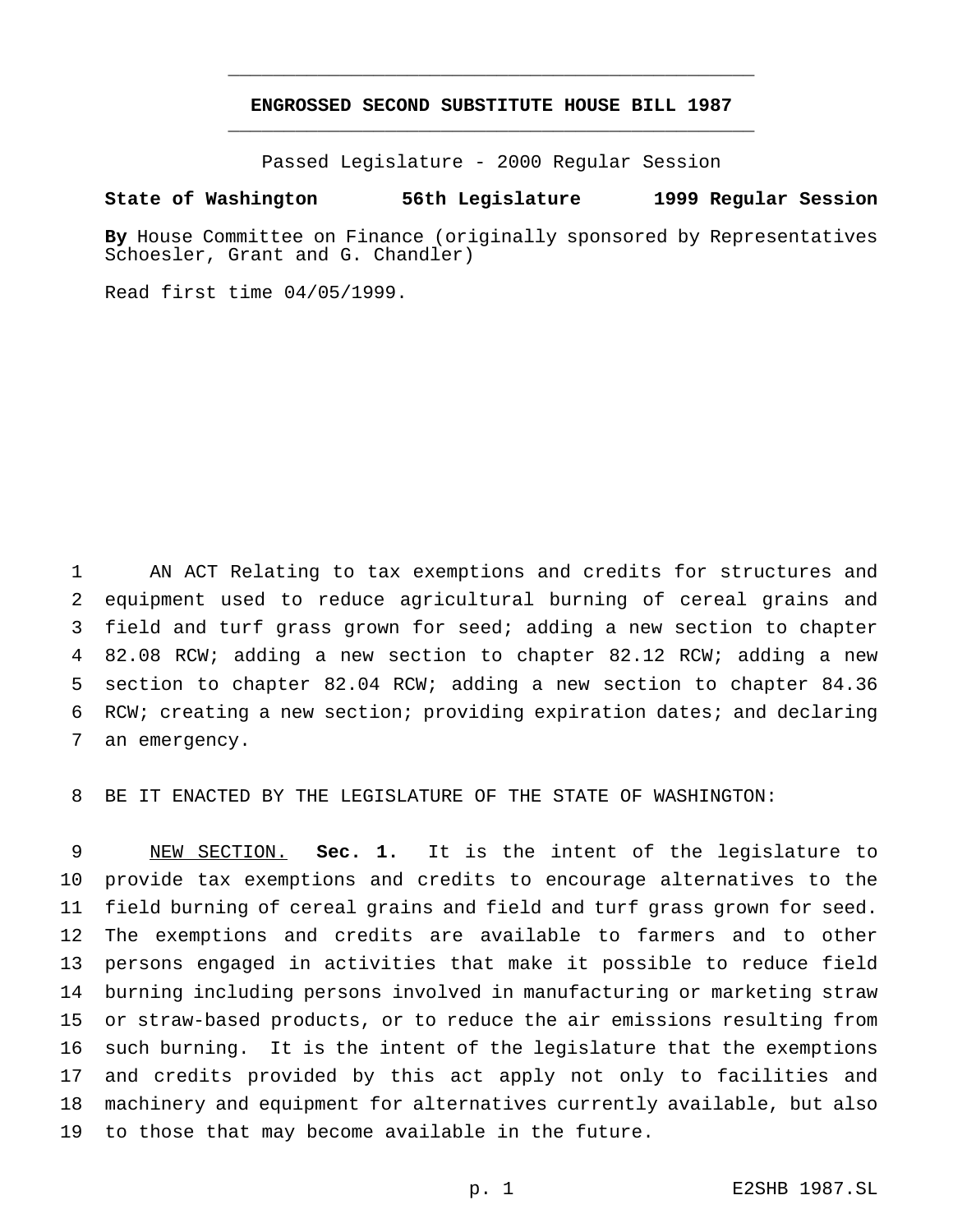NEW SECTION. **Sec. 2.** A new section is added to chapter 82.08 RCW to read as follows:

 (1) The tax levied by RCW 82.08.020 does not apply to sales of machinery and equipment, and to services rendered in respect to constructing structures, installing, constructing, repairing, cleaning, decorating, altering, or improving of structures or eligible machinery and equipment, or to sales of tangible personal property that becomes an ingredient or component of eligible structures or eligible machinery and equipment, if the machinery, equipment, or structure is used more than half of the time:

 (a) For gathering, densifying, processing, handling, storing, transporting, or incorporating straw or straw-based products that results in a reduction in field burning of cereal grains and field and turf grass grown for seed; or

 (b) To decrease air emissions resulting from field burning of cereal grains and field and turf grass grown for seed.

 (2) A person taking the exemption under this section must keep records necessary for the department to verify eligibility under this section. The exemption is available only when the buyer provides the seller with an exemption certificate in a form and manner prescribed by the department. The seller shall retain a copy of the certificate for the seller's files.

 (3) The department of ecology and the department of agriculture shall consult with the department with regard to the information necessary for the department to administer this section.

(4) This section expires January 1, 2006.

 NEW SECTION. **Sec. 3.** A new section is added to chapter 82.12 RCW to read as follows:

 (1) The provisions of this chapter do not apply in respect to the use of machinery and equipment, or tangible personal property that becomes an ingredient or component of eligible machinery and equipment used more than half of the time:

 (a) For gathering, densifying, processing, handling, storing, transporting, or incorporating straw or straw-based products that will result in a reduction in field burning of cereal grains and field and turf grass grown for seed; or

 (b) To decrease air emissions resulting from field burning of cereal grains and field and turf grass grown for seed.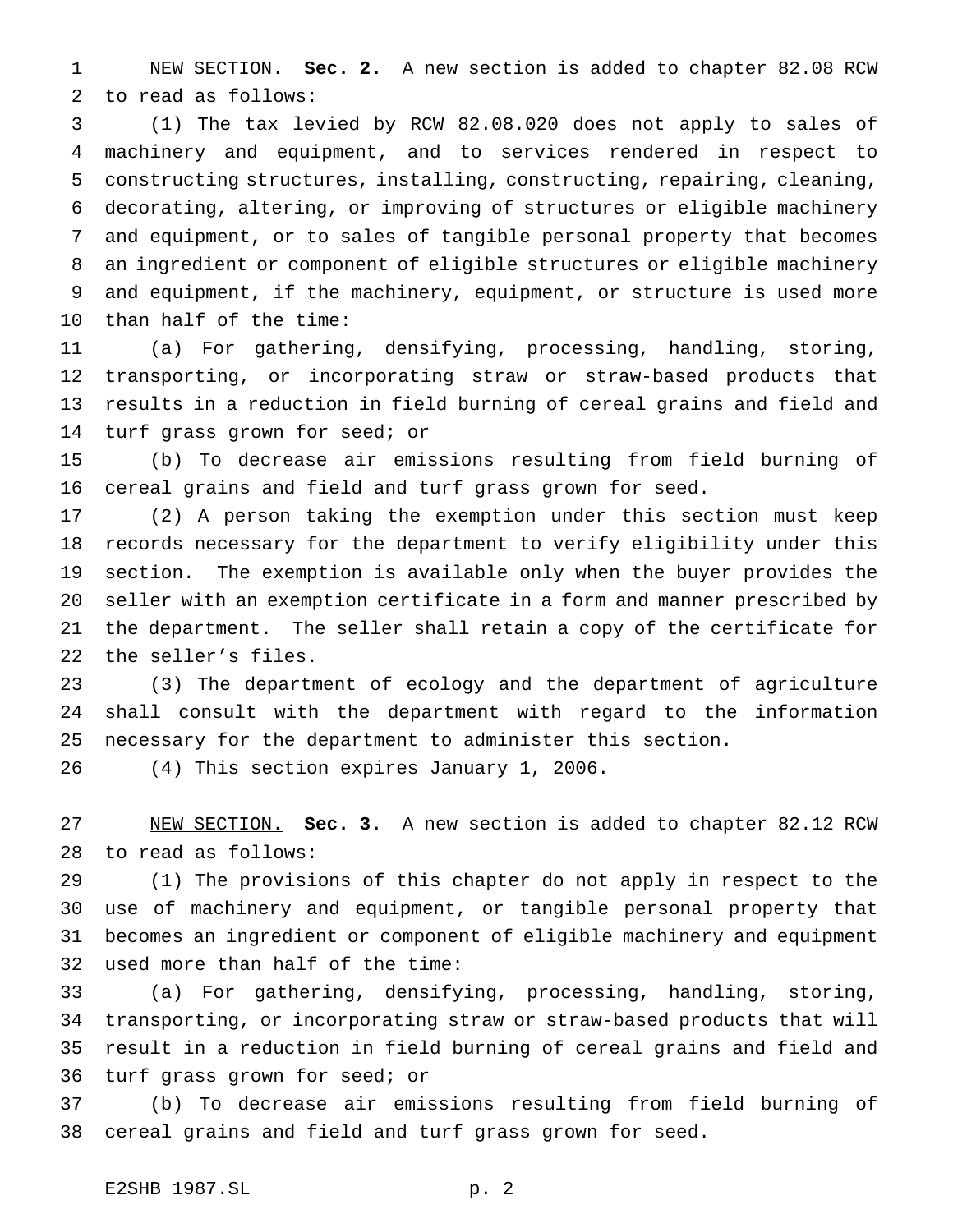(2) A person taking the exemption under this section must keep records necessary for the department to verify eligibility under this section.

 (3) The department of ecology shall provide the department with the information necessary for the department to administer this section. (4) This section expires January 1, 2006.

 NEW SECTION. **Sec. 4.** A new section is added to chapter 82.04 RCW to read as follows:

 (1) A person who is eligible for the exemption under section 2 or 3 of this act may take a credit against tax imposed by this chapter, subject to the limitations in this section.

 (2) The credit under this section is equal to fifty percent of the amount of costs expended for constructing structures or acquiring machinery and equipment for which an exemption was taken under section 2 or 3 of this act.

 (3) No application is necessary for the credit under this section. A person taking the credit must keep records necessary for the department to verify eligibility under this section. Tax credit may not be claimed for expenditures that occurred before the effective date of this section.

 (4) No applicant is eligible for tax credits under this section in excess of the amount of tax that would otherwise be due under this chapter. Approved credit may not be carried over to subsequent calendar years. The credit must be claimed by the due date of the last tax return for the calendar year in which the payment is made. Any unused credit expires. Refunds shall not be given in place of credits. (5) This section expires January 1, 2006.

 NEW SECTION. **Sec. 5.** A new section is added to chapter 84.36 RCW to read as follows:

 Personal property eligible for exemption under section 2 or 3 of this act is exempt from taxation.

 This section applies to taxes levied for collection in 2001 through 2006. This section expires January 1, 2007.

 NEW SECTION. **Sec. 6.** This act is necessary for the immediate preservation of the public peace, health, or safety, or support of the